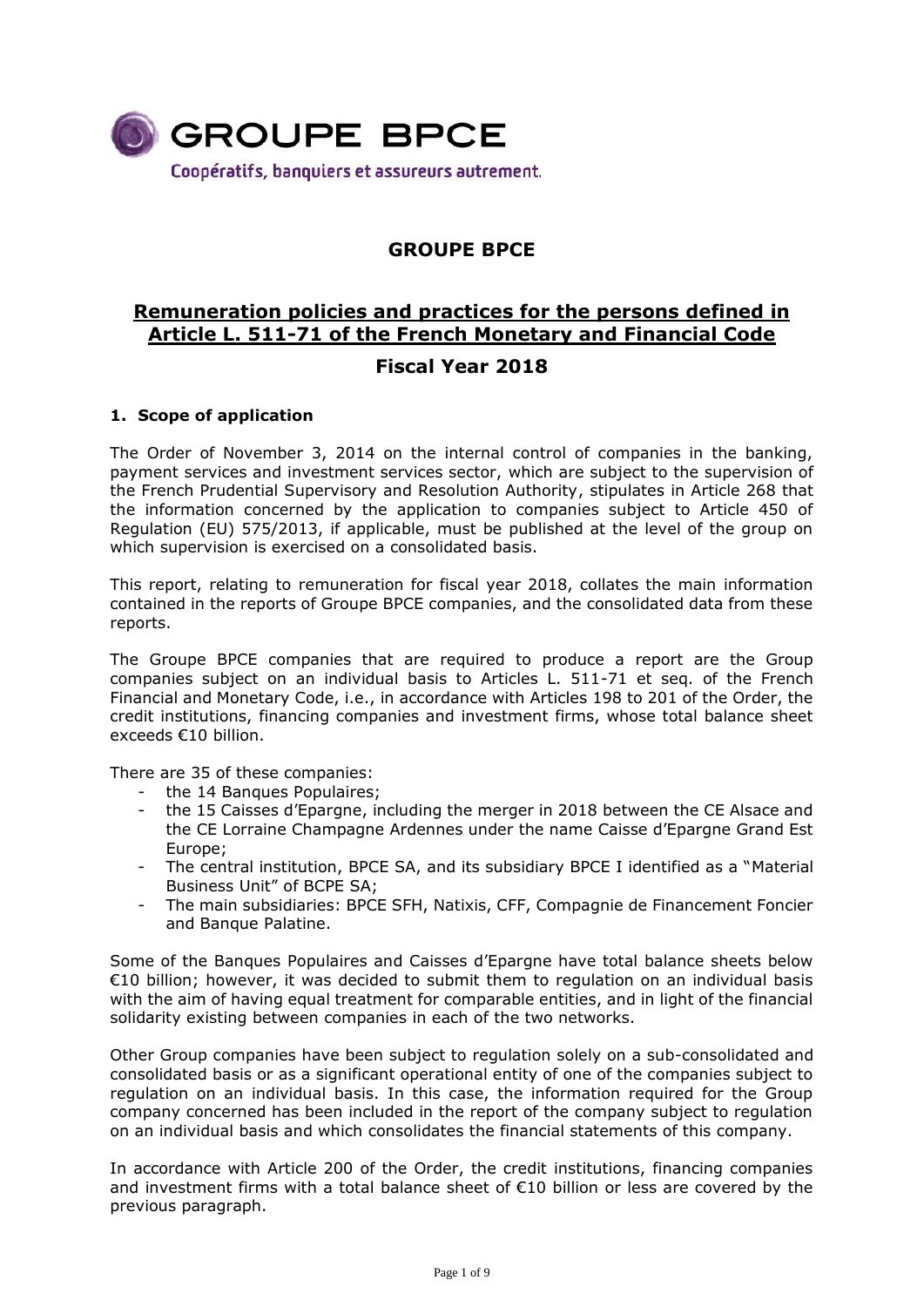In accordance with Article 198, the portfolio management companies and insurance and reinsurance companies are not concerned.

Lastly, in accordance with Article 201, Group companies operating in other sectors are not concerned either, as none has a balance sheet in excess of €10 billion or has any activities representing a risk to the Group's solvency and liquidity.

# **2. Process for determining the persons defined in Article L. 511-71 of the French Monetary and Financial Code**

In accordance with Directive 2013/36/EU (Articles 92 to 95) and its transposition into the French Monetary and Financial Code (sub-section 3 - Articles L. 511-71 to L. 511-88), which has been applicable since November 2014, and Commission Delegated Regulation (EU) 604/2014, which applies from the 2014 remuneration, Groupe BPCE companies identify the categories of staff whose work activities have a significant impact on the risk profile, on the basis of 15 qualitative criteria and 3 quantitative criteria defined in Commission Delegated Regulation (EU) 604/2014.

The definition of these criteria within Groupe BPCE was subject to a Group standard adopted by the Supervisory Board of BPCE SA. This standard was notified to all Group companies subject to regulation on an individual basis (the 35 companies referred to in paragraph 1), and each of these companies is responsible for also applying it to the companies included in their scope of sub-consolidation and subject to regulation on a consolidated or sub-consolidated basis.

Within each company, the list of employees identified is subject to an annual review by a panel with the participation of members of the Risk, Compliance and Human Resources departments.

### **3. Decision-making process concerning the company's remuneration policy**

A Remuneration Committee has been established at all companies subject to regulation on an individual basis, except at Compagnie de Financement Foncier, an entity that has no employees and where the role of the Remuneration Committee is fulfilled by the Board of Directors.

At each company, the Remuneration Committee has at least three members of the decision-making body, of which some will be independent members.

The Remuneration Committee is chaired by an independent member meeting the recommendations of the AFEP-MEDEF Corporate Governance Code for Listed Companies.

The members of the Remuneration Committee cannot be corporate officers of the company, have an employment contract with the company or another Groupe BPCE company, or be members of the Audit Committee or Risk Committee.

The Remuneration Committee generally meets three or four times a year.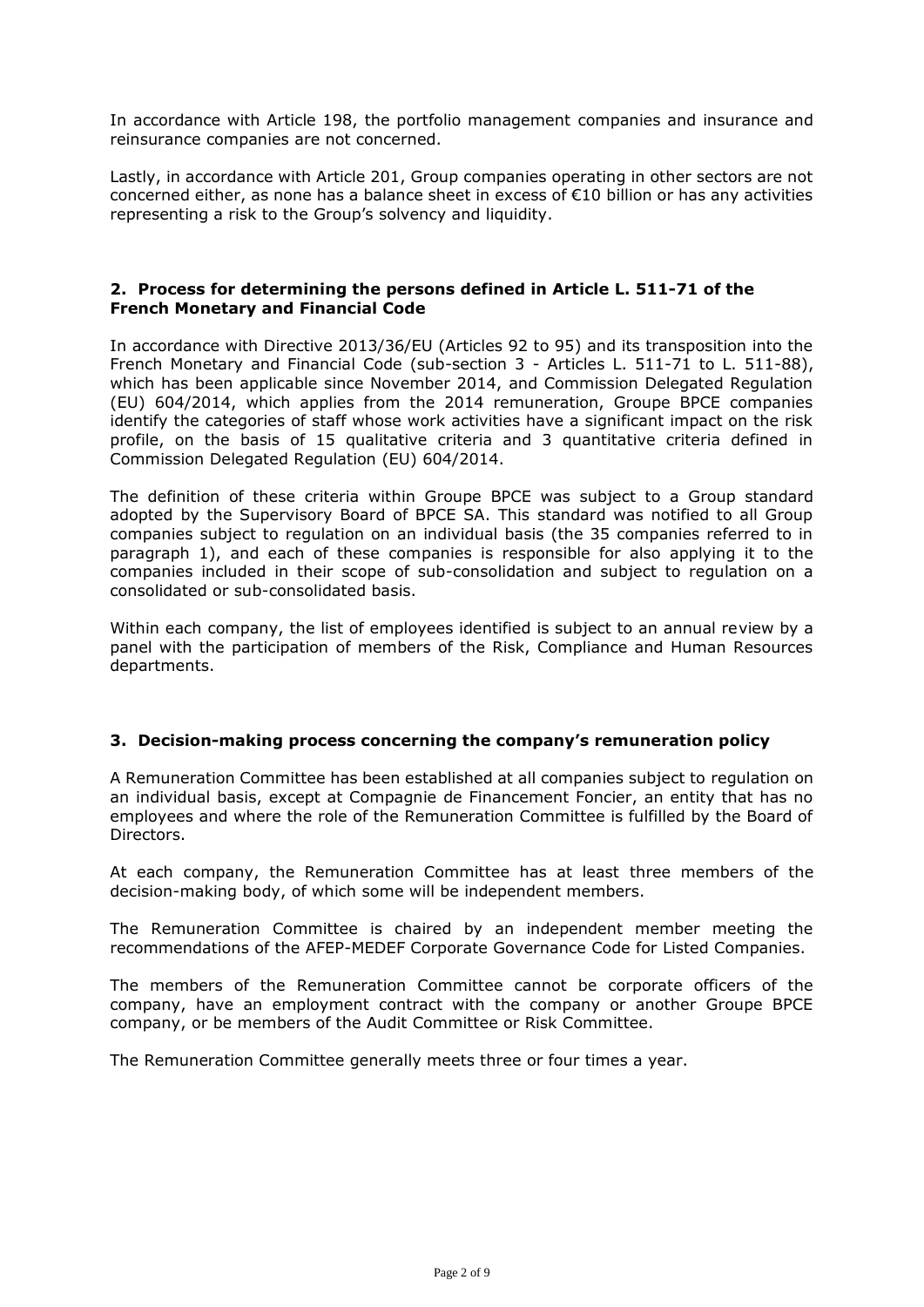Its main task is to conduct an annual review of:

the principles of the company's remuneration policy;

the remuneration, compensation and benefits of any kind granted to corporate officers of the company;

the remuneration of the Head of Risk Management and the Head of Compliance.

The Remuneration Committee expresses its opinion on the proposals of the Executive Management in relation to the persons defined in Article L. 511-71 and makes proposals to the Board of Directors or the Supervisory Board in respect of the remuneration policy principles applicable to these persons.

The Board of Directors or the Supervisory Board adopts the principles for the remuneration policy on the advice of the Remuneration Committee.

# **4. General principles**

The remuneration policy for Group companies is a key factor in the implementation of the Group's strategy. The aim of this policy is to establish competitive levels of remuneration in respect of the Group's reference markets. It is designed to foster the long-term commitment of employees, while ensuring that risk and compliance are managed appropriately. It reflects both the individual and collective performance of its business lines.

Comparisons are made on a regular basis between the practices of Group companies and those of other banking entities in France and internationally, in order to ensure that the remuneration policy remains competitive and appropriate to each business line.

Overall remuneration in each company is structured around three components:

- fixed pay;
- variable pay determined on an annual basis for some or all employees;
- collective remuneration in relation to employee savings schemes.

All employees receive some or all of these components, depending on their responsibilities, skills and performance.

Fixed pay reflects the skills and responsibilities of employees and the expert knowledge required to carry out their duties, as well as their role and the importance of their function within the organisation. It is determined in accordance with the specific characteristics of each business line on its local market.

The annual variable pay is awarded when quantitative and qualitative targets, which are determined in advance and formalised at the annual review, have been achieved.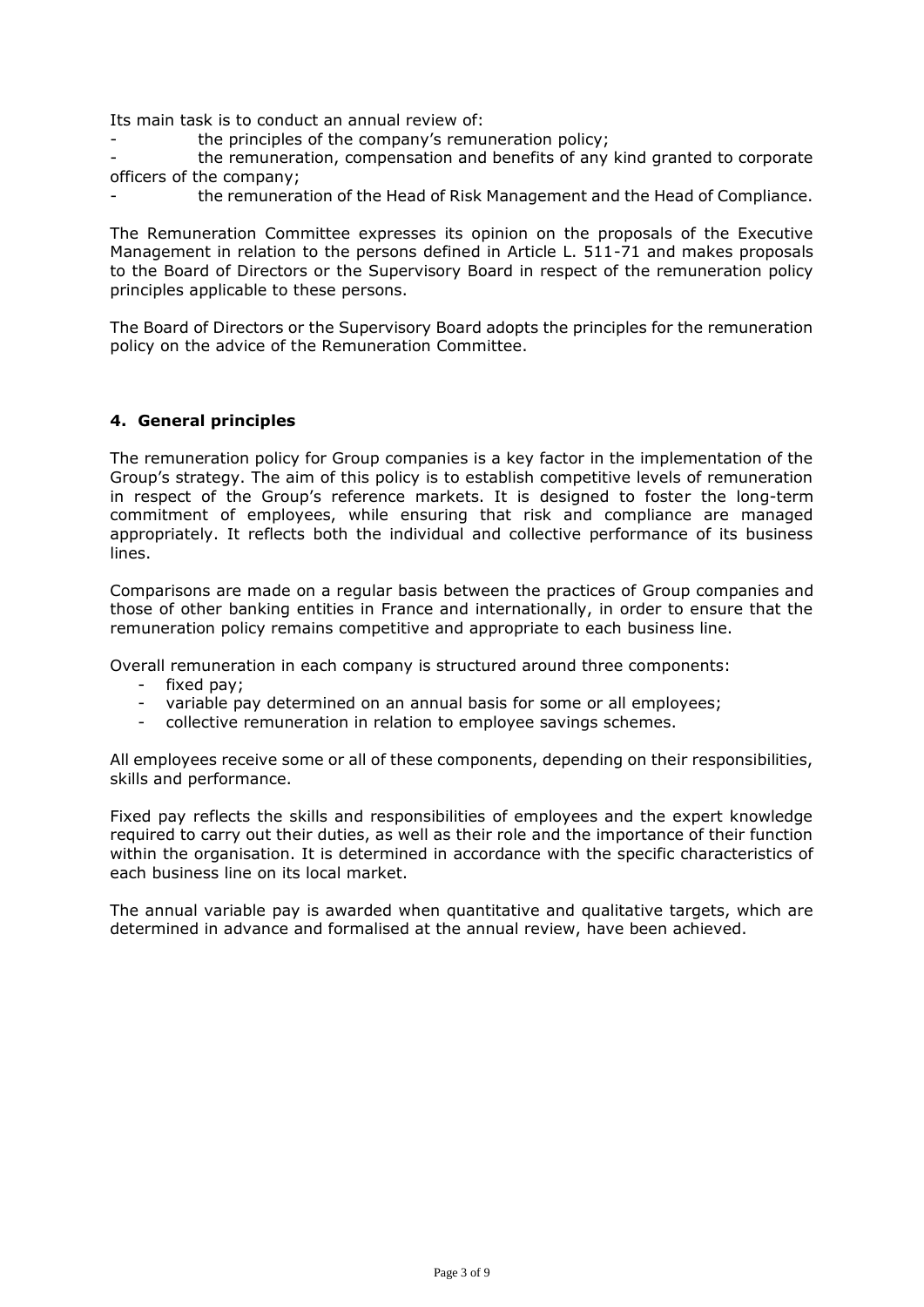# **5. Ratio between fixed and variable components**

The ratio between the fixed and variable remuneration components depends on staff categories and levels of responsibility.

In most of the companies, the ratio is limited to:

- 100% for the Chief Executive Officer or Chairman of the Management Board (120% for the Chairman of the Management Board of BPCE);
- 62.5% for the Deputy Chief Executive Officers or members of the Management Board;
- A percentage lower than 50% for other employees, with the percentage depending on their level of responsibility.

In certain cases (Banque Palatine, CFF, BPCE SA), some employees, who are not corporate officers of the company, may receive a variable remuneration in excess of 50%, but in any event, this will be capped at 100%.

Only BPCE SA, for the Chairman of the Management Board, BRED, for its market traders and Natixis may apply a ratio that exceeds 100% but is no higher than 200%, in accordance with the decision of their Annual General Shareholders' Meeting taken pursuant to the provisions of Article L. 511-78 of the French Monetary and Financial Code.

### **6. Features of the remuneration policy**

The policy for the payment of variable remuneration to the persons defined in Article L. 511-71 of the French Monetary and Financial Code is set out below.

### *6.1 Groupe BPCE excluding Natixis*

In accordance with Articles L. 511-71 to L. 511-85 of the French Monetary and Financial Code, the policy for the payment of variable remuneration (deferral, shares or other instruments/cash, clawbacks) is as follows:

#### Proportionality principle

The rules for paying variable remuneration only apply when the amount of variable pay awarded is €100,000 or more.

Where the amount of variable pay meets or exceeds this threshold, the rules for paying variable remuneration apply to the full amount of the variable pay.

Principle for deferred and conditional payment of a portion of variable pay

The payment of a portion of the variable pay awarded for a particular fiscal year is deferred and conditional.

In the event of death, any deferred and unvested portion vests immediately, with the application of any clawbacks.

This payment is spread over the three fiscal years after the year in which the variable pay was awarded, in three equal parts.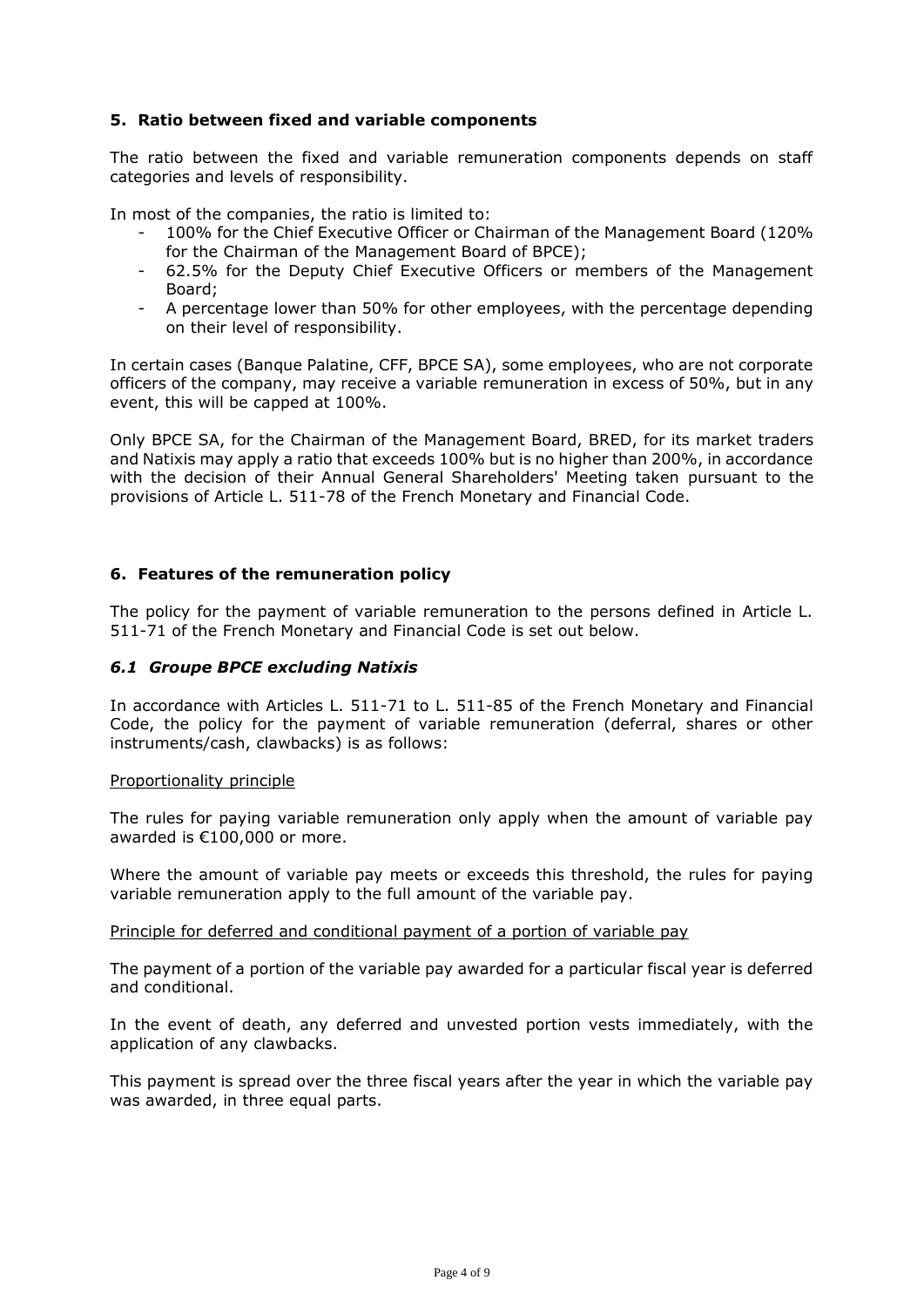### Amount of variable pay deferred

The percentage of variable pay that is deferred is 50% if the variable compensation is €100,000 or more, 60% if the variable compensation is €500,000 or more, or 70% if it is €1,000,000 or more.

#### Payment in shares or equivalent instruments

The Group's rules state that as Group companies (with the exception of Natixis) are not listed, the deferred component of variable pay takes the form of cash, which is indexed on the basis of an indicator representing the changes in value of Groupe BPCE.

The indicator selected is net income attributable to equity holders of the parent, calculated on a rolling average over the last three calendar years preceding the year in which it is awarded and the years in which it is paid.

The indexation coefficient for portions of variable pay awarded for 2015 and deferred to 2019 is 1.1370.

The indexation coefficient for portions of variable pay awarded for 2016 and deferred to 2019 is 1.0190.

The indexation coefficient for portions of variable pay awarded for 2017 and deferred to 2019 is 1.0245.

Taking into account the minimum additional retention period required by the regulations, the conditional payment of the deferred component of variable pay awarded for year Y is made at the earliest on 1 October of years Y+2, Y+3 and Y+4.

#### Application of clawbacks

In accordance with Article L. 511-83 of the French Monetary and Financial code, each decision-making body must determine the situations that could lead to a reduction in or a cancellation of deferred portions; for example, the Supervisory Board of BPCE SA, on the proposal of the Remuneration Committee, decided that the portion of deferred remuneration would only be paid if the standard ROE for Group business lines stands at 4% or above.

# *6.2 Natixis*

Above a certain amount ( $\epsilon$ 100,000 for the euro zone), payment of a fraction of variable compensation is subject to conditions and deferred over time. This payment is divided evenly over at least the three fiscal years following the year in which the variable compensation is awarded.

The deferred portion of the variable compensation awarded represents at least 40% of the variable compensation granted and 70% for those receiving the highest amounts of variable compensation. Variable compensation awarded in the form of shares or similar instruments represents 50% of variable compensation awarded to employees who are members of regulated categories of staff. This rule applies to both the deferred and conditional component of variable compensation awarded and the non-deferred portion of the variable compensation. The vesting period for this component of deferred variable compensation is supplemented by an additional holding period of six months.

The members of the Natixis General Management Committee are also eligible for performance share awards under long-term plans, the four-year vesting period of which is contingent on the relative performance of the Natixis share.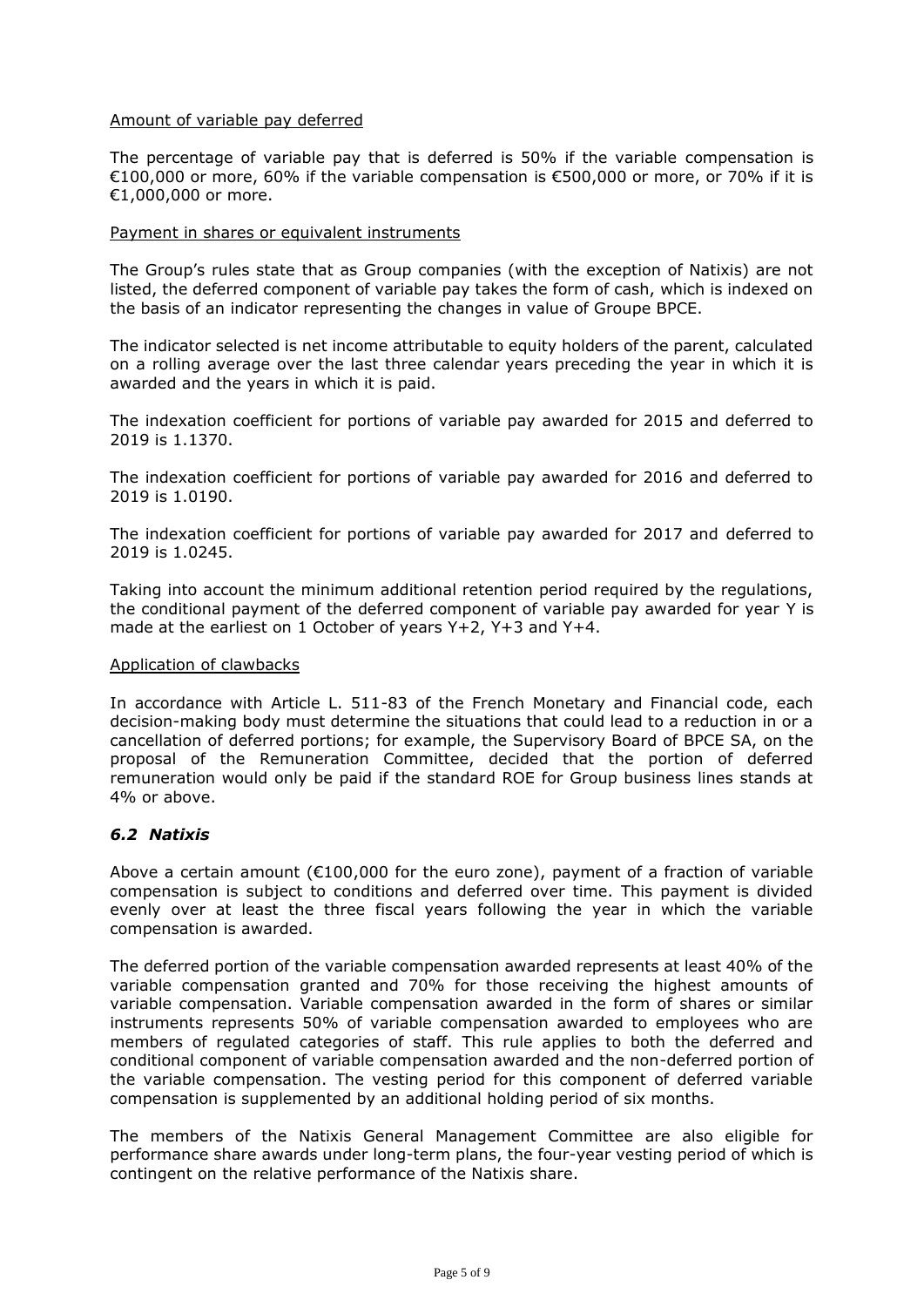The structure of the remuneration for regulated categories of staff for 2018 and the payment timetable are summarised in the chart below.



#### **Structure of remuneration for regulated categories of staff for 2018 – payment timetable**

The vesting of deferred components of variable compensation is contingent on satisfying performance requirements linked to the results of the company, and/or the business line, and/or the product line, and on Natixis' compliance with regulations on equity capital requirements. These conditions are clearly indicated when this compensation is awarded.

The components of deferred variable compensation may be reduced or eliminated during the vesting period, in the event of behavior liable to expose Natixis to an unusual and material risk.

In addition, regulated employees, and also front-office employees working in market activities, are specifically subject on an annual basis to the achievement of predetermined targets in terms of risks and compliance: conduct in terms of adhering to the risk and compliance rules is systematically taken into account when awarding annual variable compensation.

Guaranteed variable compensation is not authorized, except when hiring outside Groupe BPCE. In such cases, the guarantee is strictly limited to one year. Guarantees of payment in the event of early termination of an employment contract (outside the conditions provided for by law and in collective agreements) are prohibited (ban on "golden parachutes").

All beneficiaries of deferred variable compensation are prohibited from using individual hedging or insurance strategies during both the vesting period and lock-up period.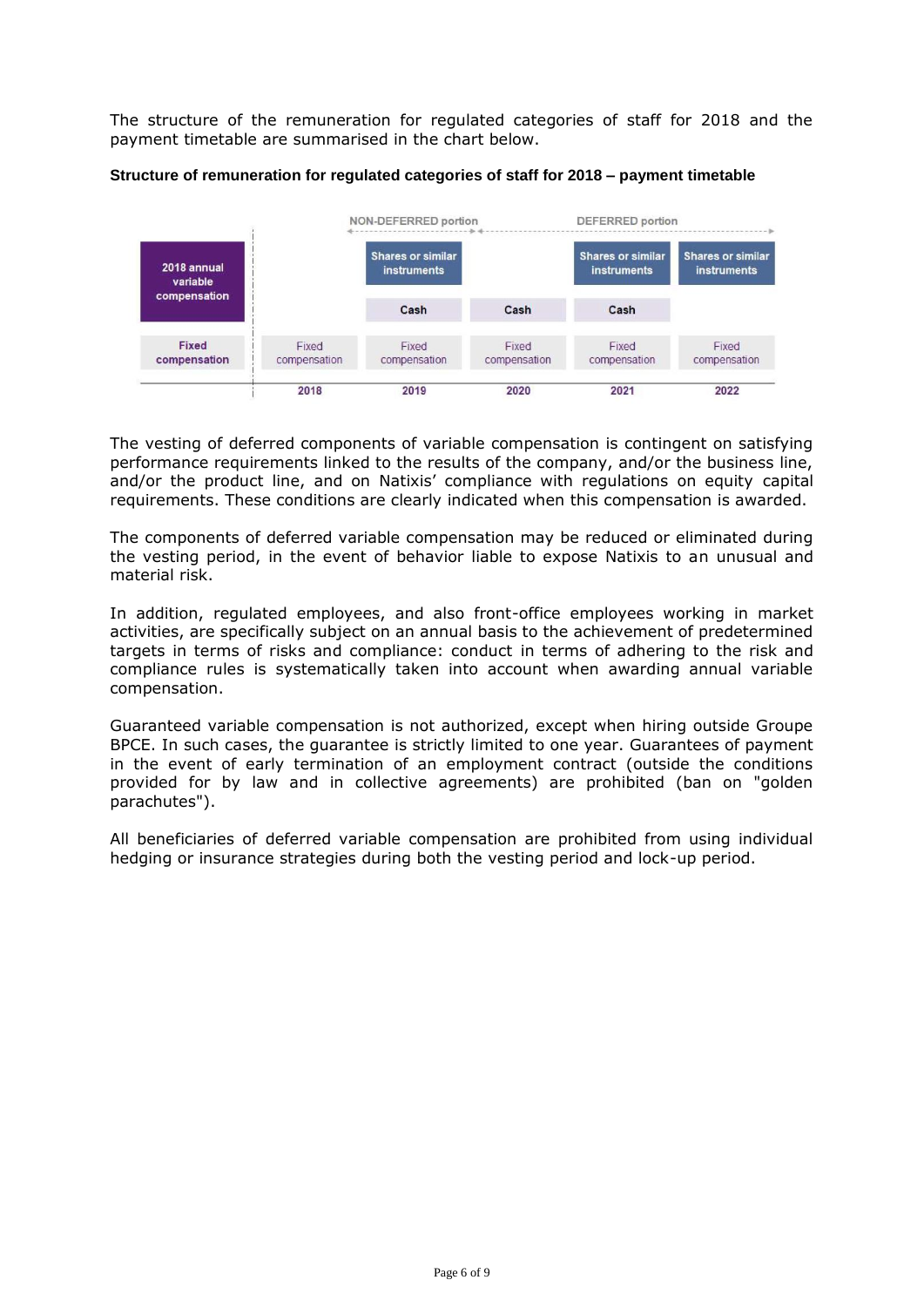# **7. Aggregate quantitative information**

# **Table 1**

## **Aggregate quantitative information on remuneration, broken down by business area**

Article 450 g) of Regulation (EU) 575/2013

| Amounts in $\epsilon$ 000 | Governing<br>body -<br>executive<br>function | Governing<br>body -<br>supervisory<br>function<br>(1) | Investment<br>Banking | Retail banking | Asset<br>management | Support<br><b>Functions</b> | Independent<br><b>Audit Function</b> | Other  | Total   |
|---------------------------|----------------------------------------------|-------------------------------------------------------|-----------------------|----------------|---------------------|-----------------------------|--------------------------------------|--------|---------|
| Staff $(2)$               | 138.0                                        | 59.6                                                  | 286.6                 | 400.6          | 25.2                | 478.1                       | 372.1                                | 116.2  | 1,848.9 |
| Fixed pay                 | 36,270                                       | .722                                                  | 74,047                | 39,120         | 1,942               | 48,780                      | 36,887                               | 12,232 | 251,000 |
| Variable pay              | 25,991                                       |                                                       | 64,239                | 8,301          | 298                 | 11,675                      | 8,552                                | 5,402  | 124,458 |
| Total pay                 | 62,262                                       | ,722                                                  | 138,286               | 47,421         | 2,240               | 60,455                      | 45,439                               | 17,634 | 375,459 |

(1) Limited to BPCE SA, BPCE SFH, Natixis, CFF, Compagnie de Financement Foncier and Banque Palatine

(2) Staff = in proportion to time worked – to prevent double counting in each area of activity and the total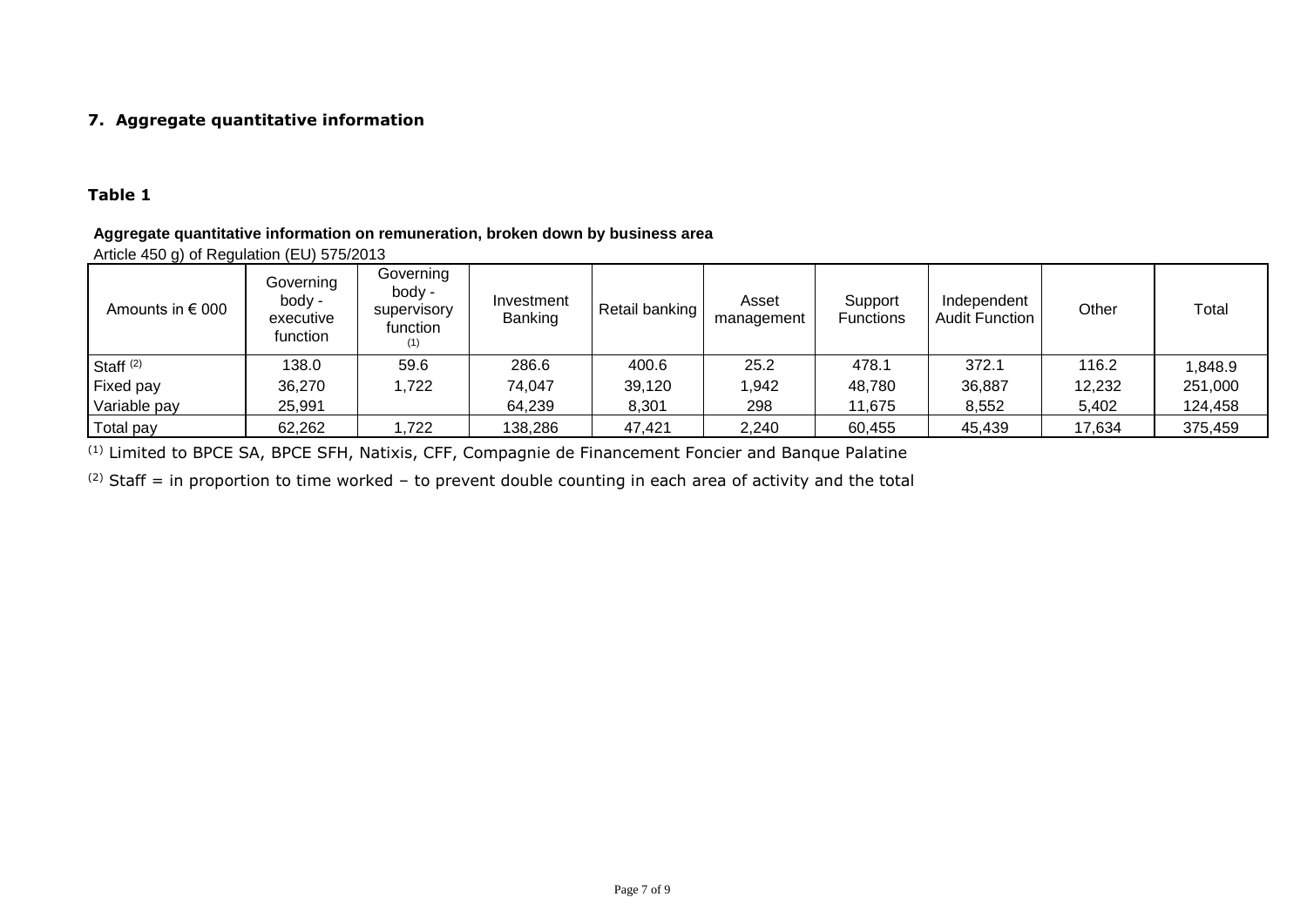# **Table 2**

### **Aggregate quantitative information on pay, broken down by senior management and members of staff whose actions have a material impact on the risk profile of the institution**

Article 450 h) of Regulation (EU) 575/2013

| Amounts in $\epsilon$ 000                                                     | Governing<br>body | Other   | Total   |
|-------------------------------------------------------------------------------|-------------------|---------|---------|
| Staff $(2)$                                                                   | 178.6             | 1,678.9 | 1,848.9 |
| Total compensation                                                            | 63,984            | 311,475 | 375,459 |
| - o/w fixed compensation                                                      | 37,992            | 213,008 | 251,000 |
| - o/w variable compensation                                                   | 25,991            | 98,467  | 124,458 |
| - o/w non-deferred compensation                                               | 14,760            | 63,647  | 78,407  |
| - o/w cash                                                                    | 13,089            | 46,121  | 59,210  |
| - o/w shares and related instruments                                          | 1,671             | 17,526  | 19,197  |
| - o/w other instruments                                                       |                   |         | 0       |
| - o/w deferred compensation                                                   | 11,231            | 34,820  | 46,051  |
| - o/w cash                                                                    | 2,273             | 15,926  | 18,199  |
| - o/w shares and related instruments                                          | 8,958             | 18,894  | 27,852  |
| - o/w other instruments                                                       | ი                 | 0       | 0       |
| Outstanding amount of variable pay awarded for previous years - unvested      | 17,006            | 67,023  | 84,029  |
| Amount of variable pay awarded for previous years - vested (after reductions) | 5,041             | 2,049   | 7,090   |
| - Amount of reductions applied                                                | ი                 | 0       | 0       |
| Severance pay awarded                                                         |                   |         | 16,765  |
| Number of recipients of severance pay                                         |                   |         | 48      |
| Highest amount of severance pay awarded                                       |                   |         |         |
| Sign-on payments                                                              |                   |         | 1,112   |
| Number of recipients of sign-on payments                                      |                   |         | 6       |

(1) For the supervisory function: limited to BPCE SA, BPCE SFH, Natixis, CFF, Compagnie de Financement Foncier and Banque Palatine

(2) Staff = in proportion to time worked - to prevent double counting in each area of activity and the total